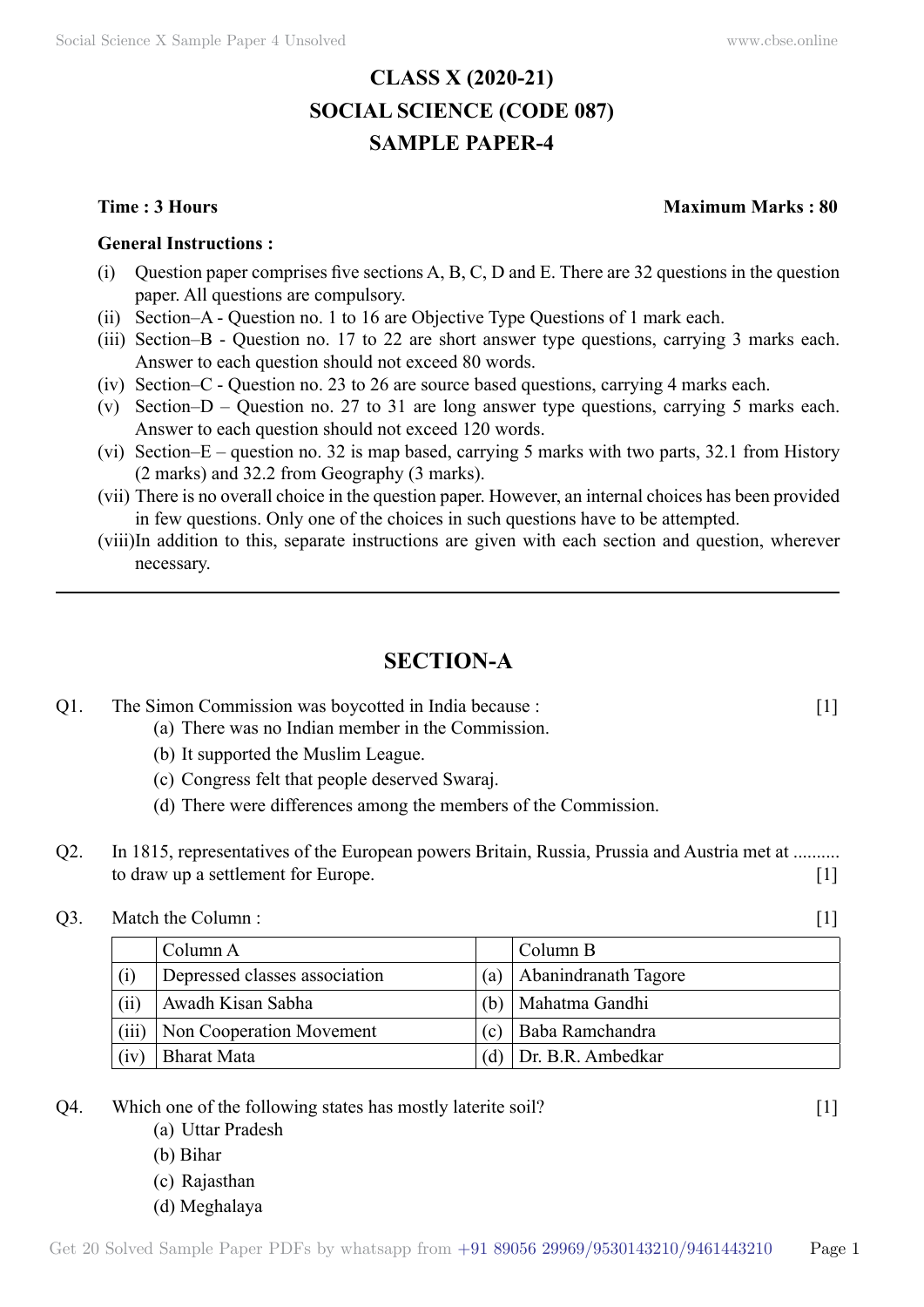**O**

|      |                                                                                                                                     | VN                              |                   |  |  |
|------|-------------------------------------------------------------------------------------------------------------------------------------|---------------------------------|-------------------|--|--|
|      | How can the resources be classified on the basis of their exhaustibility?                                                           |                                 |                   |  |  |
|      | (a) Biotic and abiotic                                                                                                              | (b) Renewable and non-renewable |                   |  |  |
|      | (c) Individual and community                                                                                                        | (d) Potential and reserves      |                   |  |  |
| Q5.  | Define biotic resources.                                                                                                            |                                 | $[1]$             |  |  |
| Q6.  | <b>Assertion :</b> Ground water is a renewable resource.                                                                            |                                 |                   |  |  |
|      | <b>Reason :</b> There is no possibility of its scarcity.<br>(a) Both A and R are true and R is the correct explanation of A.        |                                 |                   |  |  |
|      | (b) Both A and R are true but R is not the correct explanation of A.                                                                |                                 |                   |  |  |
|      | (c) A is correct but R is wrong.                                                                                                    |                                 |                   |  |  |
|      | (d) A. is wrong but $R$ is correct.                                                                                                 |                                 |                   |  |  |
|      |                                                                                                                                     |                                 |                   |  |  |
| Q7.  | Which soil is the most widely spread in India?                                                                                      |                                 | $[1]$             |  |  |
| Q8.  | Fill in the Blank:                                                                                                                  |                                 | $\lceil 1 \rceil$ |  |  |
|      | is the largest producer of raw jute goods and stands at second place as an exporter after<br>Bangladesh.                            |                                 |                   |  |  |
| Q9.  | Which ethnic group constituted a majority in Brussels?                                                                              |                                 | $[1]$             |  |  |
|      | (a) French speaking                                                                                                                 | (b) Dutch speaking              |                   |  |  |
|      | (c) German speaking                                                                                                                 | (d) English speaking            |                   |  |  |
| Q10. | Choose the correct alternative :                                                                                                    |                                 | $[1]$             |  |  |
|      | Horizontal distribution of power is                                                                                                 |                                 |                   |  |  |
|      | (a) sharing of power among different social groups.                                                                                 |                                 |                   |  |  |
|      | (b) sharing of power among different organs of government.                                                                          |                                 |                   |  |  |
|      | (c) sharing of power among governments at different levels.<br>(d) sharing of power among political and pressure groups.            |                                 |                   |  |  |
|      |                                                                                                                                     |                                 |                   |  |  |
| Q11. | The Constitution of India has given Hindi language, the status of                                                                   |                                 | $[1]$             |  |  |
| Q12. | Which of the following neighbouring countries of India has better performance in terms of human<br>development than India?<br>$[1]$ |                                 |                   |  |  |
|      | (a) Bangladesh                                                                                                                      | (b) Nepal                       |                   |  |  |
|      | (c) Sri Lanka                                                                                                                       | (d) Pakistan                    |                   |  |  |
| Q13. | There are many activities that are undertaken by directly using natural resources. What are these<br>activities known as?<br>$[1]$  |                                 |                   |  |  |
|      | <b>OR</b>                                                                                                                           |                                 |                   |  |  |
|      | is a situation where people are made to work less than their potential.                                                             |                                 |                   |  |  |
| Q14. | How would you calculate Body Mass Index?                                                                                            |                                 |                   |  |  |
|      | (a) Dividing the weight by the square of the height                                                                                 |                                 |                   |  |  |
|      | (b) Dividing the height by weight                                                                                                   |                                 |                   |  |  |
|      | (c) Dividing the weight by height                                                                                                   |                                 |                   |  |  |
|      | (d) Adding height to the weight of the person                                                                                       |                                 |                   |  |  |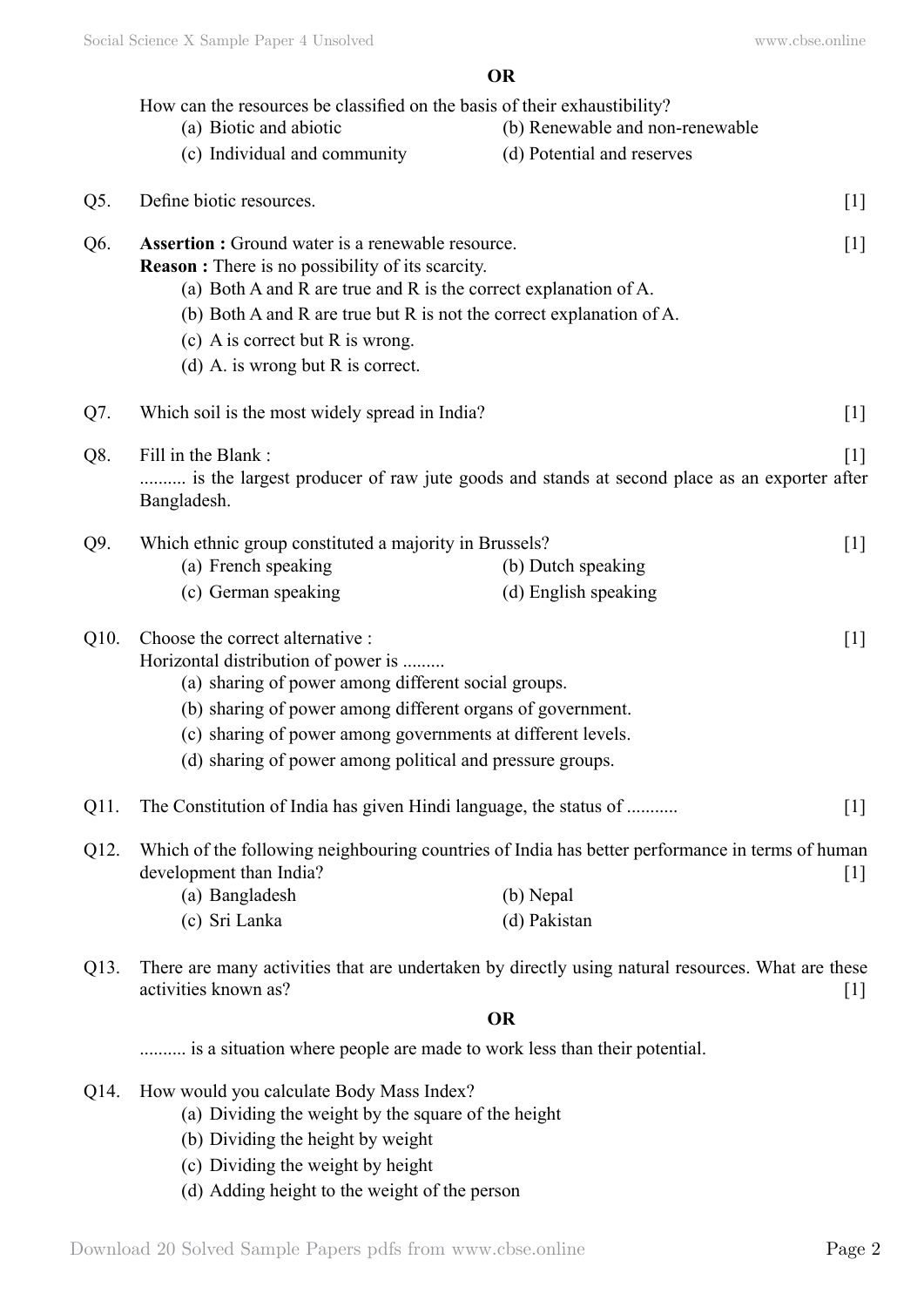## Q15. Distinguish between investment and foreign investment. [1]

 **O**

Define liberalisation.

 $Q16.$  Define GDP.  $[1]$ 

## **Section-B**

- Q17. Why did Gandhiji decide to launch a nation wide Satyagraha' against the proposed Rowlatt Act 1919? Explain any three reasons. [3]
- Q18. What were the main sources of attraction for Europeans to come to Africa in the late nineteenth century? How did they exploit their resources? [3]

#### **O**

How were the Indian merchant industrialists discriminated by the Britishers?

- Q19. The sugar industry is now shifting from the North to the South. Mention three reasons for this. [3]
- Q20. "Democracy is seen to be good in principle but felt to be not so good in practices." Justify. [3]

#### **O**

Why did the makers of our Constitution declare India to be a 'Union of states'? Why were some sub-political units of India given a special status?

- Q21. "The issue of sustainability is important for development"? Justify by three reasons. [3]
- Q22. How is it possible to create more employment in rural areas? Explain with examples. [3]

## **Section-C**

#### Q23. **Read the following extract/source carefully and answer the following questions:**

Rallies were organised in various cities, workers went on strike in railway workshops, and shops closed down. Alarmed by the popular upsurge, and scared that lines of communication such as the railways and telegraph would be disrupted, the British administration decided to clamp down on nationalists. Local leaders were picked up from Amritsar, and Mahatma Gandhi was barred from entering Delhi. On 10 April, the police in Amritsar fired upon a peaceful procession, provoking widespread attacks on banks, post offices and railway stations. Martial law was imposed and General Dyer took command.

- **23.1** Which is the movement?
	- (a) Civil Disobedience Movement
	- (b) Champaran Satyagraha
	- (c) Non Cooperation Khilafat Movement
	- (d) Rowlatt Satyagraha
- **23.2** Which of the following was the cause of unrest among the people?
	- (a) Rowlatt Act (b) Jallianwala Bagh incident
	- (c) Failure of Simon Commission (d) Oppressive plantation system.
- 
- **23.3** The Jallianwala Bagh incident took place on ...........
	- (a) 10th April 1919 (b) 13th April 1919
	- (c) 20th April 1919 (d) 23rd April 1919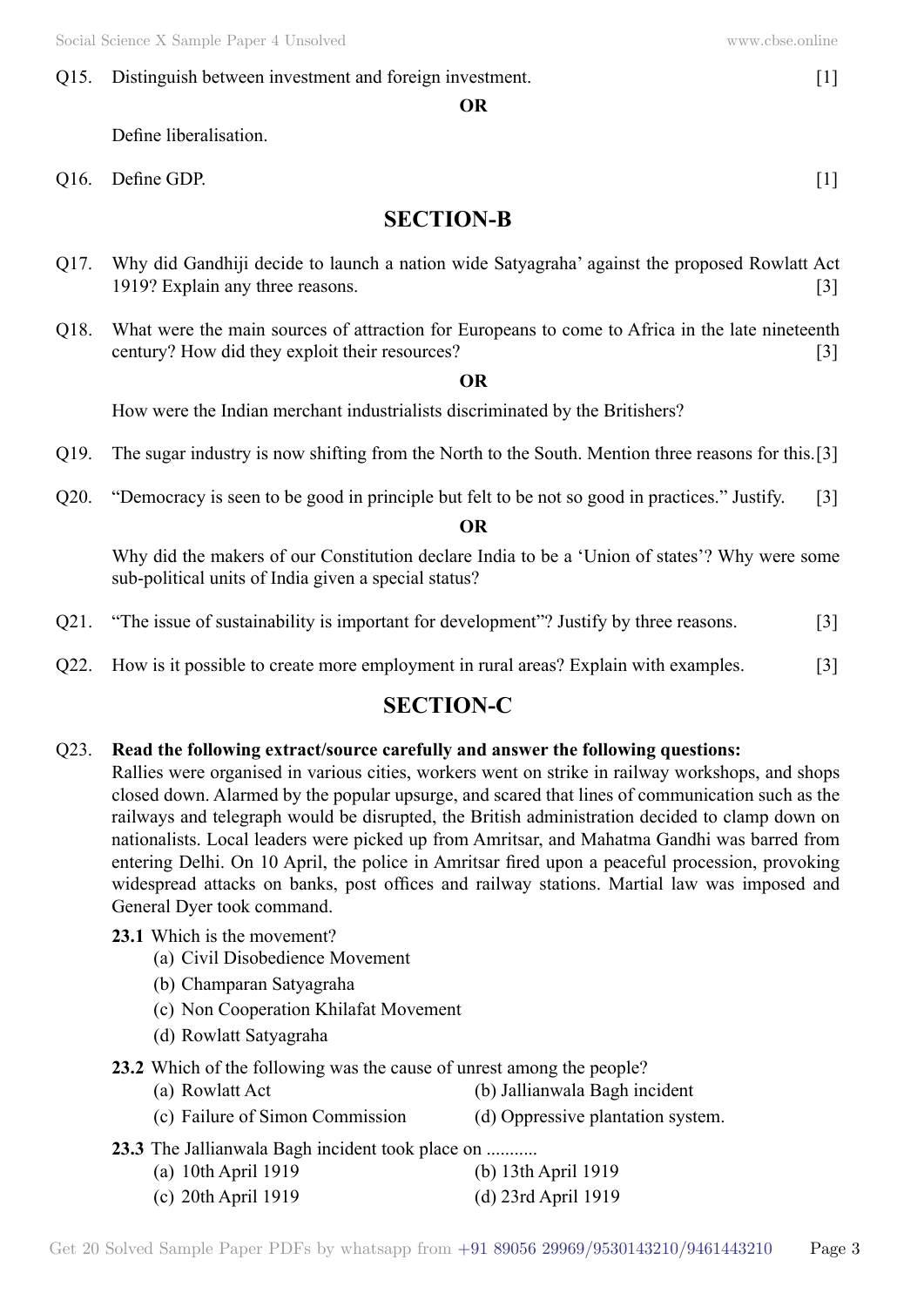**23.4** Which of the following is TRUE with respect to Jallianwala Bagh incident?

- (i) General Dyer opened fire to create a feeling of terror and awe in the minds of people.
- (ii) Crowd had gathered in the Jallianwala Bagh to protest violently against the Rowlatt Act.
- (a) Both (i) and (ii)  $\qquad \qquad$  (b) Only (i)
- (c) Only (ii)  $(d)$  None

### Q24. **Read the following extract/source carefully and answer the following questions:**

Sustained uses of land without compatible techno-institutional changes have hindered the pace of agricultural development. Inspite of development of sources of irrigation most of the farmers in large parts of the country still depend upon monsoon and natural fertility in order to carry on their agriculture. For a growing population, this poses a serious challenge. Agriculture which provides livelihood for more than 60 per cent of its population, needs some serious technical and institutional reforms.

**24.1** Which of the following best describes the nature of farming being described in the soruce?

- (a) Primitive Subsistence Agriculture (b) Intensive Subsistence Agriculture
- (c) Plantation Agriculture (d) Shifting Agriculture
- **24.2** .......... farming is essential for meeting the needs of growing population.
	- (a) Organic (b) Intensive (c) Subsistence (d) Shifting
	-
- **24.3** Which of the following cannot be categorised as technical and institutional reforms.
	- (a) Crop insurance and minimum support price.
		- (b) Collectivisation
		- (c) Use of combines, thrashers and harvesters
		- (d) Clearing land by destroving and burning trees.
- **24.4** Agriculture is the mainstay of Indian economy because:
	- (a) Farmers have diversified the cropping system.
	- (b) It provides livelihood for more than 60 percent of its population.
	- (c) Hoe, dao and digging sticks have been replaced by combines and thrashers.
	- (d) Land productivity has increased due to techno institutional reforms.

## Q25. **Read the following extract/source carefully and answer the following questions :**

"We need to give more power to the panchayats to realise the dream of Mahatma Gandhi and the hopes of the makers of our Constitution. Panchayati Raj establishes true democracy. It restores power to the only place where power belongs in a democracy - in the hands of the people. Giving power to Panchayats is also a way to reduce corruption and increase administrative efficiency. When people participate in the planning and implementation of developmental schemes, they would naturally exercise greater control over these schemes. This would eliminate the corrupt middlemen. Thus, Panchayati Raj will strengthen the foundations of our democracy."

- **25.1** Panchayati Raj is an example of power sharing.
	- (a) Horizontal (b) Vertical
	- (c) Majoritarian (d) Both a and b
- **25.2** Panchayati Raj establishes true democracy as:
	- (a) It gives maximum power to the executives.
	- (b) It gives power in the hands of the people.
	- (c) It makes judiciary more powerful.
	- (d) It makes country corruption free.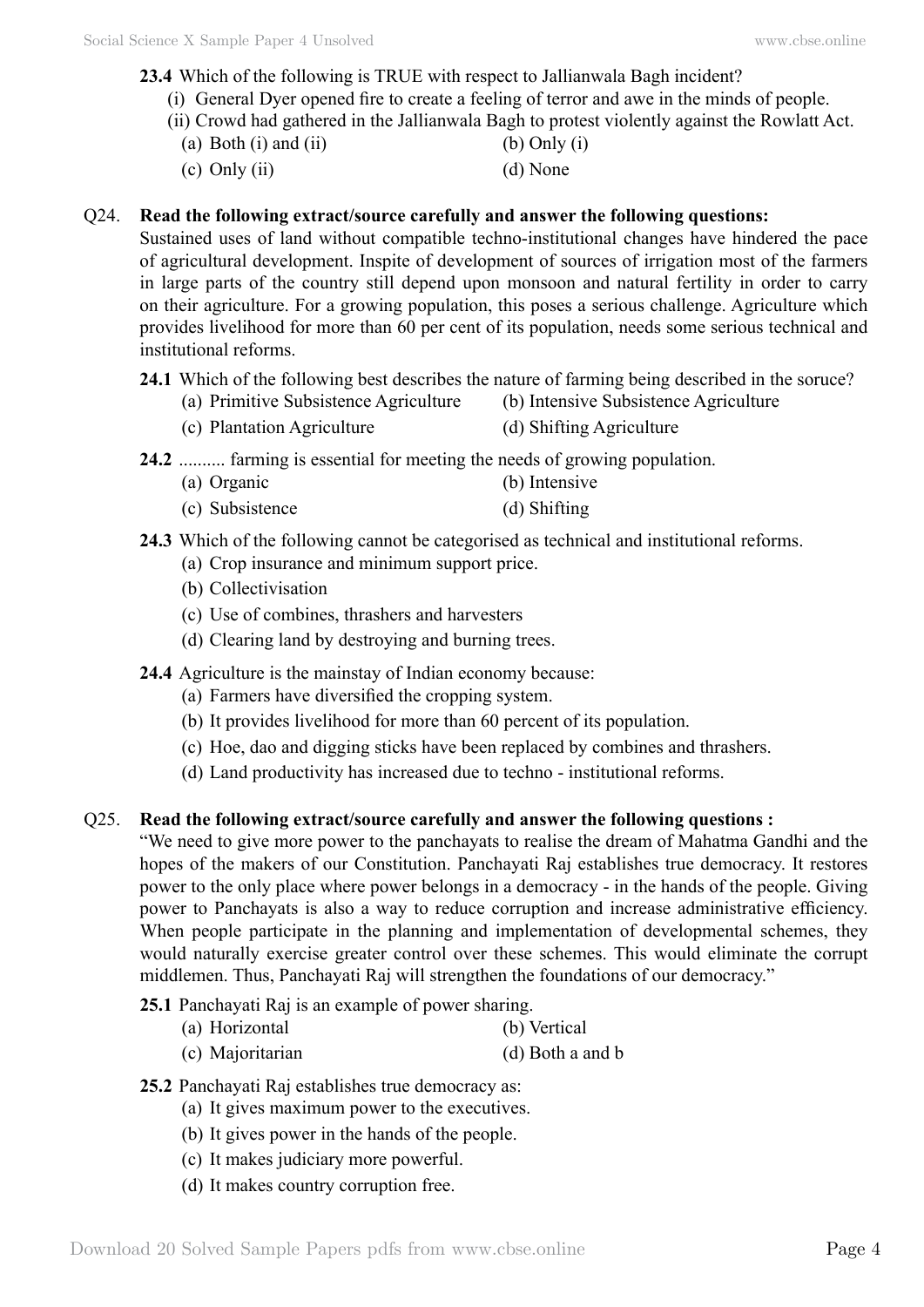- **25.3** Which of the following is not true with respect to Panchayati Raj?
	- (i) It is an example of horizontal power sharing.
	- (ii) It enables people to participate in the planning and implementation of developmental schemes.
		- (a) (i) is true  $\qquad \qquad$  (b) (ii) is true
	- (c) Both (i) and (ii) are false (d) Both (i) and (ii) are true

**25.4** Panchayati Raj increases administrative efficiency as

- (i) It eliminates the corrupt middlemen.
- (ii) It gives power to Rural local government.
	- (a) (i) is true  $\qquad \qquad$  (b) (ii) is true (c) both (i) and (ii) are false  $\qquad$  (d) both (i) and (ii) are true

### Q26. **Read the following extract/source carefully and answer the following questions:**

Groundwater is an example of renewable resources. These resources are replenished by nature as in the case of crops and plants. However, even these resources may be overused. For example, in the case of groundwater, if we use more than what is being replenished by rain then we would be overusing this resource.

Non-renewable resources are those which will get exhausted after years of use. We have a fixed stock on earth which cannot be replenished. We do discover new resources that we did not know of earlier. New sources in this way add to the stock. However, over time, even this will get exhausted.

**26.1** Groundwater is an example of renewable resource as

- (i) Its reserves are unlimited in all the regions.
- (ii) It is replenished by nature.
	- (a) Both (i) and (ii)  $\qquad \qquad$  (b) Only (i)
		-

(c) Only (ii)  $(d)$  Neither (i) nor (ii)

- 26.2 Over use of resources leads to ..........
	- (a) Economic growth
	- (b) Equal distribution of resources
	- (c) Exhaustion of resources
	- (d) Enhanced quality of life
- **26.3** Mineral oil is an example of ...........
	- (a) Renewable Resource
	- (b) Non-renewable Resource
	- (c) Potential Resource
	- (d) International Resource
- **26.4** Match the following items in column A with those in column B and choose the correct answer from the options given below:

|                                           | Column A      |     | <b>Column B</b> |  |  |  |
|-------------------------------------------|---------------|-----|-----------------|--|--|--|
| (i)                                       | Mineral oil   |     |                 |  |  |  |
| (ii)                                      | Groundwater   | (a) | Renewable       |  |  |  |
| (iii)                                     | Exhaustible   | (b) | Non Renewable   |  |  |  |
| (iv)                                      | Replenishable |     |                 |  |  |  |
| A: (i) - b, (ii) - a, (iii) - b, (iv) - a |               |     |                 |  |  |  |
| B: (i) - a, (ii) - a, (iii) - a, (iv) - b |               |     |                 |  |  |  |
|                                           |               |     |                 |  |  |  |

- C: (i) a, (ii) b, (iii) b, (iv) a
- D: (i) d, (ii) b, (iii) a, (iv) b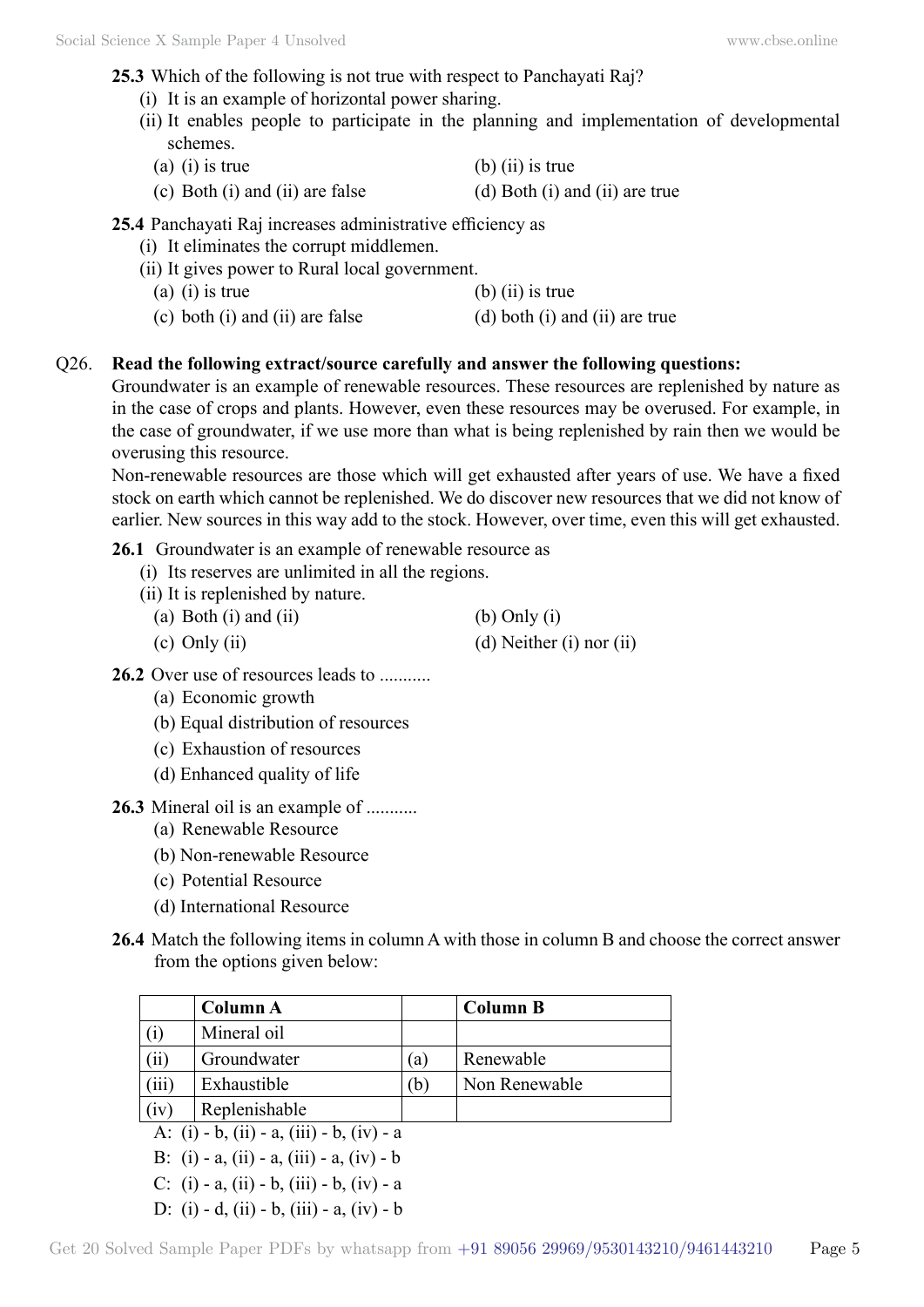# **Section-D**

Q27. Describe any four geographical conditions required for the growth of tea. Mention the two major tea producing states of South India. [5]

#### **O**

Explain the favourable geographical conditions required for the production of rice. Also mention the major rice producing states of India.

- Q28. Carefully study the given picture and answer the following questions : [5]
	- (i) Identify the crop.

(ii) During which cropping season the crop is grown?

(iii) State the climatic conditions required for its cultivation.



- Q29. How has the third tier of government in our country been made more effective and powerful by the Constitutional Amendment of 1992?
- Q30. Explain the social and economic values for which it is necessary to expand formal sources of credit in India.

[5]

Q31. "Information and communication technology has played a major role in spreading out production of services across countries." Support the statement with suitable examples. [5]

#### **O**

How can consumers and producers be benefitted from foreign trade? Explain with examples.

- Q32. (a) Two places A and B have been marked on the given outline map of India. Identify them and write their correct names on the lines drawn near them.
	- (i) The place where Indian National Congress Session was held in December 1920.
	- (ii) A place where Gandhiji organised `Satyagraha' in favour of cotton mill workers. [2]
	- (b) On the same outline map of India locate and label any three of the following with suitable  $\text{Symbols.}$  [3]
		- (i) Bokaro Iron and Steel Plant
		- (ii) Coimbatore Cotton Textile
		- (iii) Namrup Thermal Power Plant
		- (iv) Kandla Major Sea Port
		- (v) Chennai International Airport